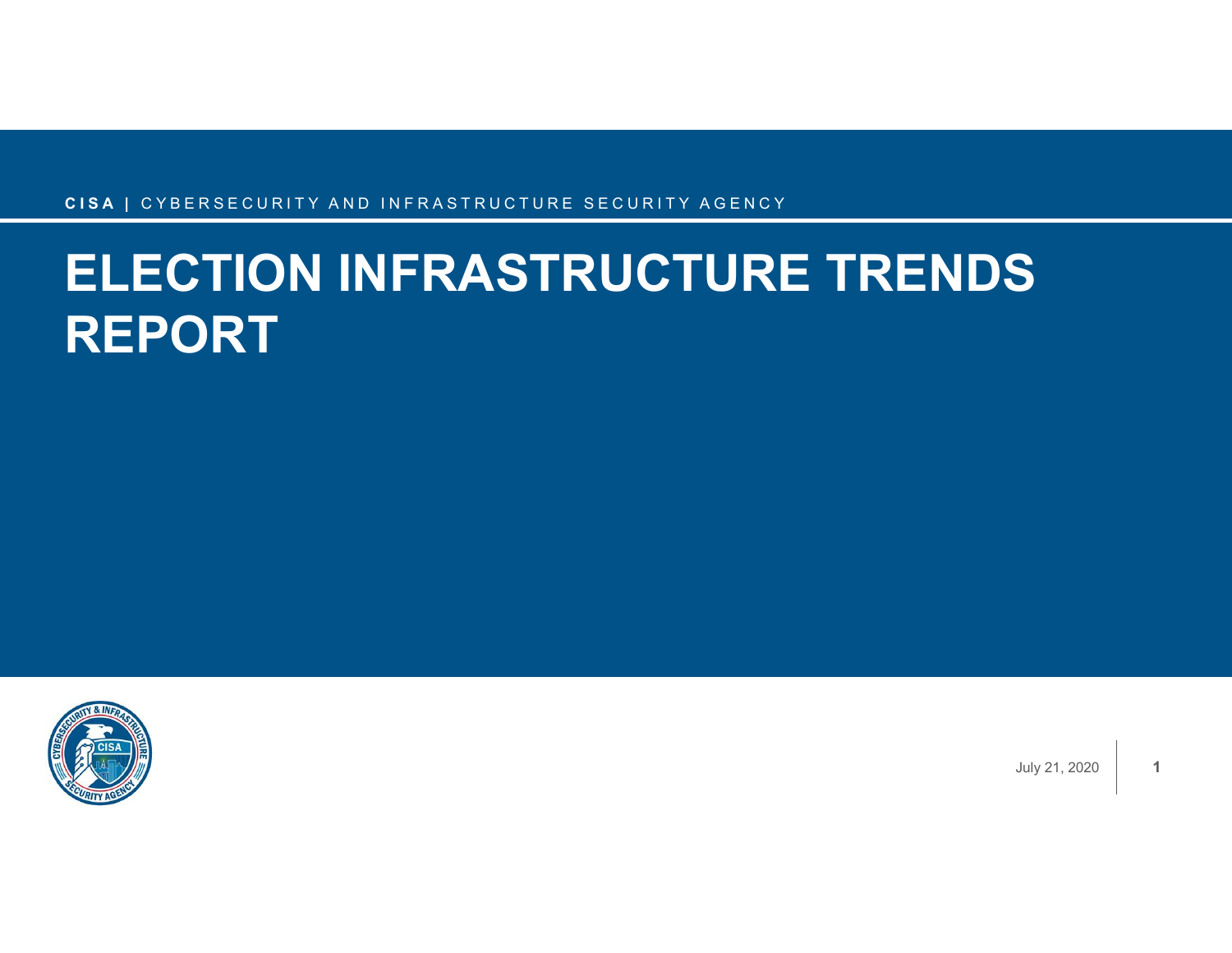#### Election Infrastructure Report

Population: Election Infrastructure (EI) Subsector entities (EI entities).

Timeframe: Fiscal Year (FY) 2019.

Analysis: The report aggregates and analyzes non-attributable data gathered from EI entities that engaged in CISA's Cyber Hygiene (CyHy) persistent vulnerability scanning and Cybersecurity Assessments.

Note: Due to the limited sample size, the presented data should not be considered a rigorous statistical representation of the complex and varied EI entities that exist within the United States.

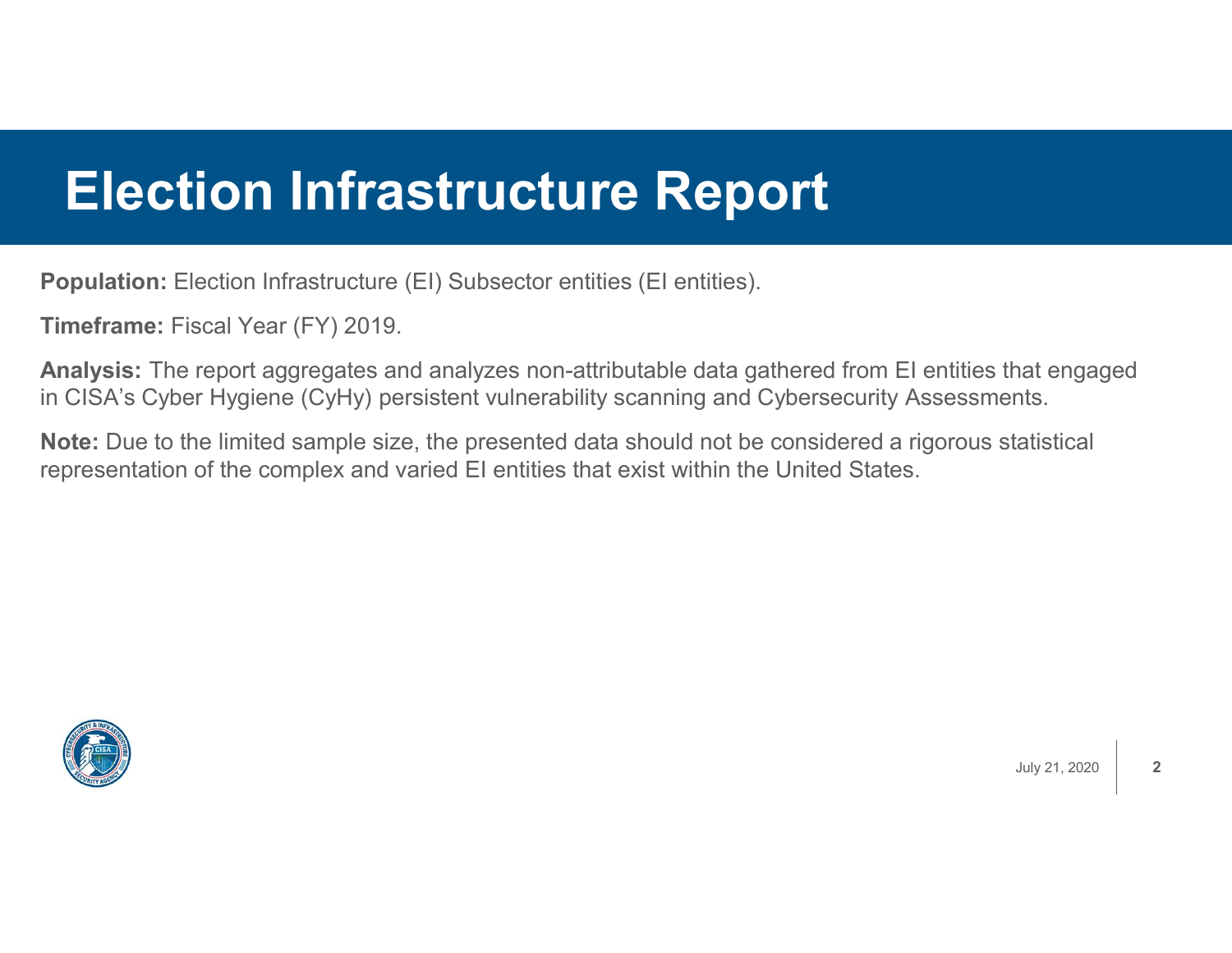# Eye on Elections: Looking More, Finding More Ve on Elections: Looking More, Finding More<br>
More sensors, more cyber firms, more eyes on elections have increased the awareness of<br>
cyber threats.<br>
- Commodity malware – computer viruses available for purchase and use by

More sensors, more cyber firms, more eyes on elections have increased the awareness of cyber threats.

What we're seeing:

- anyone
- Most are tools designed to target and hack various sectors
- **-** On election networks, not necessarily targeting them but having an impact on election networks either directly or indirectly (see: Ransomware)
- Malware analysis, command and control indicators, and alerts being pushed by CISA through the EI-ISAC.



July 21, 2020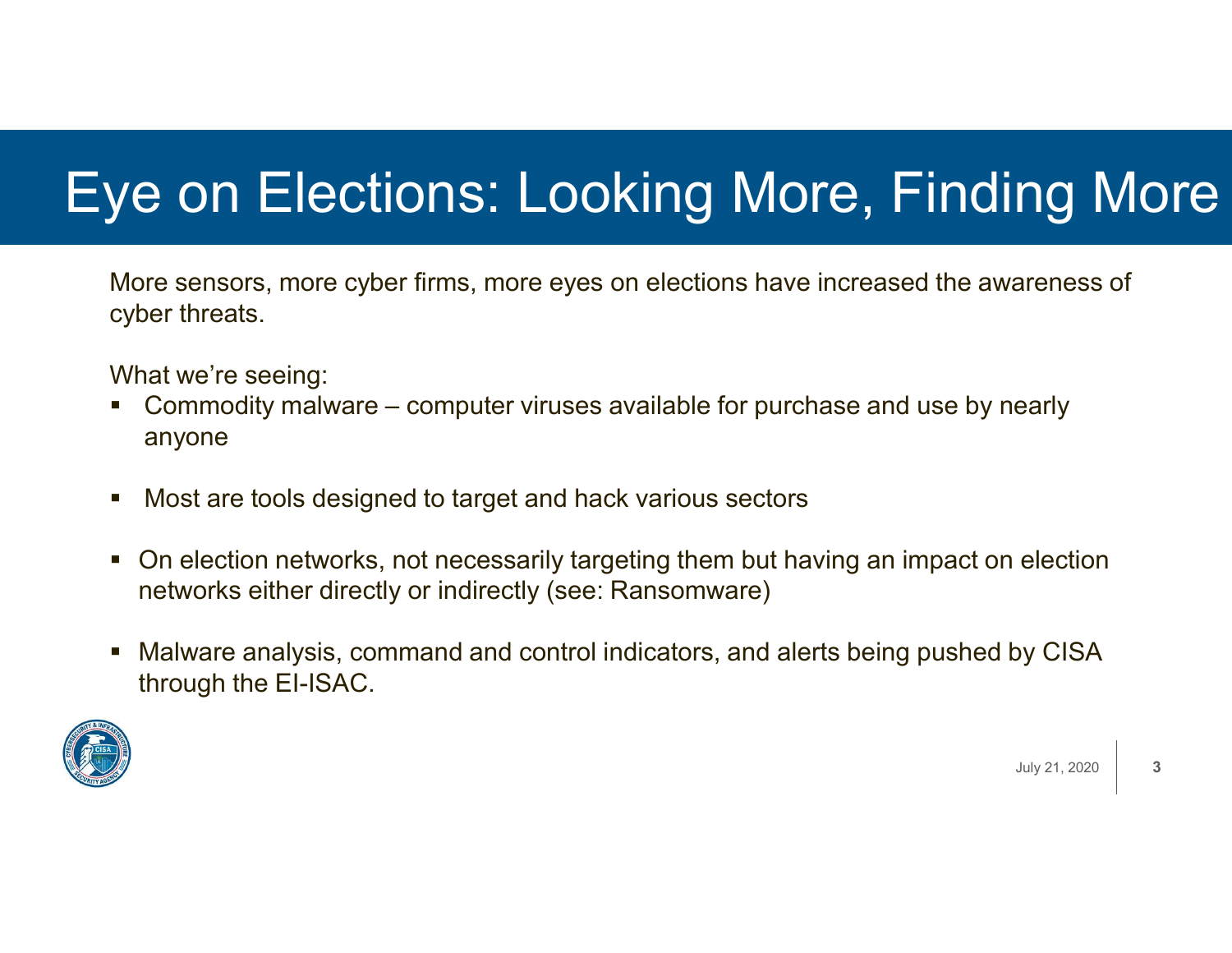## Significant Findings

- Assessments revealed that administrator credentials can be accessed.
- **EI entities rely on a Microsoft domain** architecture for a significant part of their user security.
- $\blacksquare$  EI entities have a direct connection to other entities that support EI Subsector activities that could be used to access EI systems.
- Assessments revealed that in some cases assessors were allowed to access and modify election data.

#### **Top 10 Assessment Findings for Election Infrastructure Subsector**

**Spear Phishing Weakness** 

**Data Disclosure** 

**Exposed Administrative Interface** 

**Insecure Default Configuration** 

**Spear Phishing Susceptibility** 

**Clear Text Protocols** 

**Cleartext Password Disclosure** 

**Database Configuration** 

**Unencrypted Transmission of Sensitive Info** 

**Unnecessary Network Services** 

<sup>+</sup> Presented in order of most commonly identified within the assessed population.



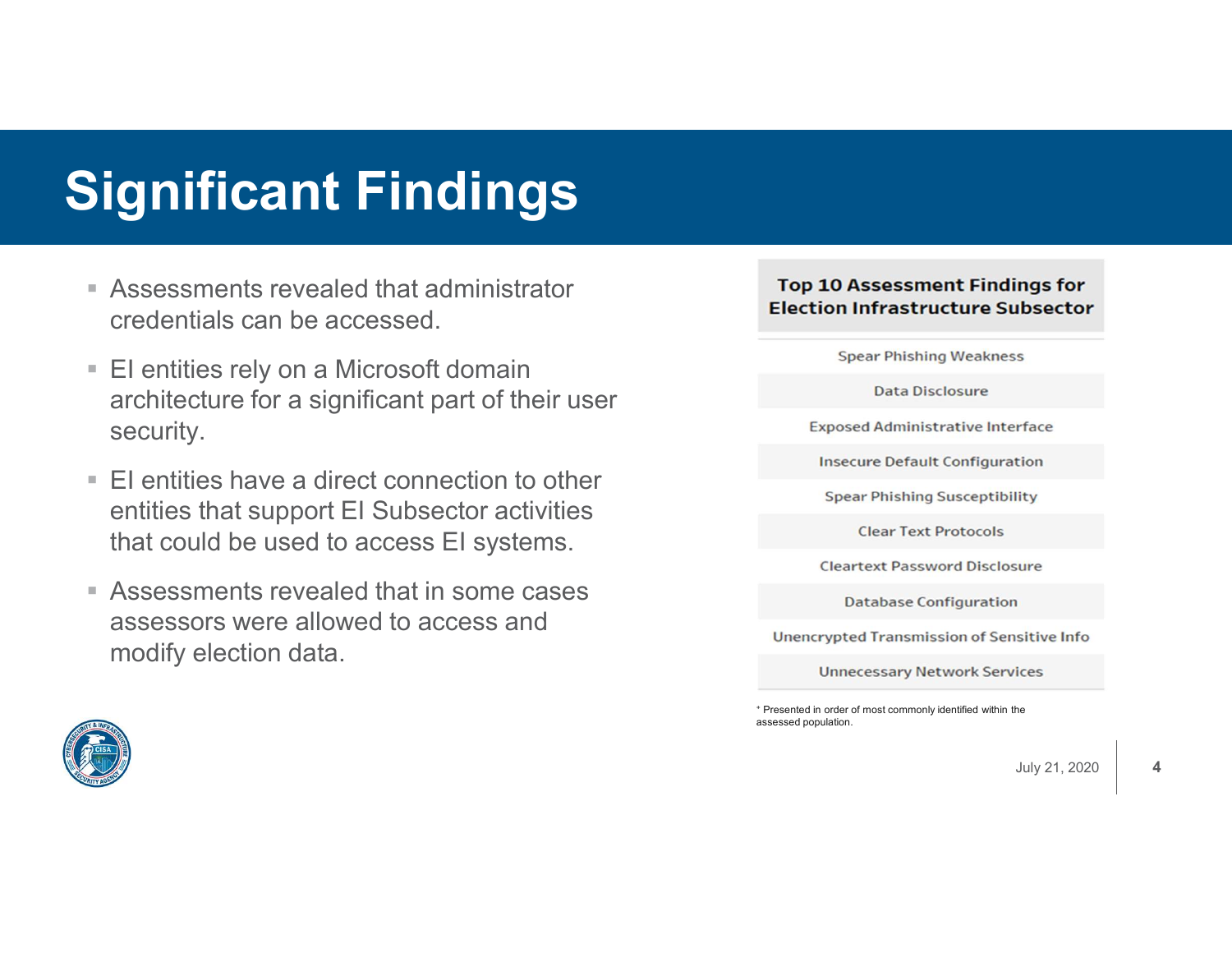## Top EI Critical and High Vulnerabilities

| <b>Top Critical Vulnerabilities</b>                                                                       |                         |      |                |           |
|-----------------------------------------------------------------------------------------------------------|-------------------------|------|----------------|-----------|
| Vulnerability                                                                                             | <b>El Rank</b>          | E196 | Non-El Rank    | Non-El %  |
| PHP Unsupported Version Detection                                                                         | 1                       | 21%  | $\mathbf{1}$   | 22%       |
| Microsoft IIS 6.0 Unsupported Version Detection                                                           | $\overline{2}$          | 12%  | 5              | 4%        |
| MS15-034: Vulnerability in HTTP.sys Could Allow Remote<br>Code Execution (3042553) (uncredentialed check) | $\overline{\mathbf{3}}$ | 11%  | 3              | 5%        |
| Microsoft Windows Server 2003 Unsupported<br>Installation Detection                                       | 4                       | 7%   | 13             | 3%        |
| Microsoft RDP RCE (CVE-2019-0708) (BlueKeep)<br>(uncredentialed check)                                    | 5                       | 7%   | 6              | 4%        |
| Microsoft Exchange Server Unsupported Version<br>Detection (Uncredentialed)                               | 6                       | 4%   | 21             | 1%        |
| Unix Operating System Unsupported Version Detection                                                       | $\overline{7}$          | 4%   | $\overline{2}$ | 7%        |
| OpenSSL Unsupported                                                                                       | 8                       | 3%   | 12             | 3%        |
| PHP < 5.2.12 Multiple Vulnerabilities                                                                     | 9                       | 3%   | 16             | 2%        |
| Netatalk OpenSession Remote Code Execution                                                                | 10                      | 2%   | 17             | <b>1%</b> |

| <b>Top High Vulnerabilities</b>                                        |                |      |                |          |
|------------------------------------------------------------------------|----------------|------|----------------|----------|
| Vulnerability                                                          | <b>El Rank</b> | E196 | Non-El Rank    | Non-El % |
| SSL Version 2 and 3 Protocol Detection                                 | 1              | 52%  | $\mathbf{1}$   | 39%      |
| Unsupported Web Server Detection                                       | $\overline{2}$ | 3%   | 3              | 3%       |
| nginx 1.9.5<1.16.1/1.17.x<1.17.3 Multiple<br>Vulnerabilties            | 3              | 3%   | $\overline{c}$ | 7%       |
| Apache 2.2.x < 2.2.33-dev / 2.4.x < 2.4.26 Multiple<br>Vulnerabilities | 4              | 2%   | 4              | 3%       |
| PHP 7.2.x < 7.2.16 Multiple vulnerabilities.                           | 5              | 2%   | 14             | 1%       |
| SSH Protocol Version 1 Session Key Retrieval                           | 6              | 2%   | 5              | 2%       |
| NTMail3 Arbitrary Mail Relay                                           | $\overline{7}$ | 1%   | 25             | 1%       |
| PHP < 5.3.12 / 5.4.2 CGI Query String Code<br>Execution                | 8              | 1%   | 8              | 2%       |
| Apple Mac OS X Find-By-Content .DS_Store Web<br>Directory Listing      | 9              | 1%   | 21             | 1%       |
| SNMP Agent Default Community Name (public)                             | 10             | 1%   | 27             | 1%       |

<sup>+</sup> Percentages reflect the assessed population found with a critical or high vulnerability.



Election Infrastructure Sector looks similar to other critical infrastructure sectors.

In FY19, EI and Non-EI sectors share many high and critical vulnerabilities findings

July 21, 2020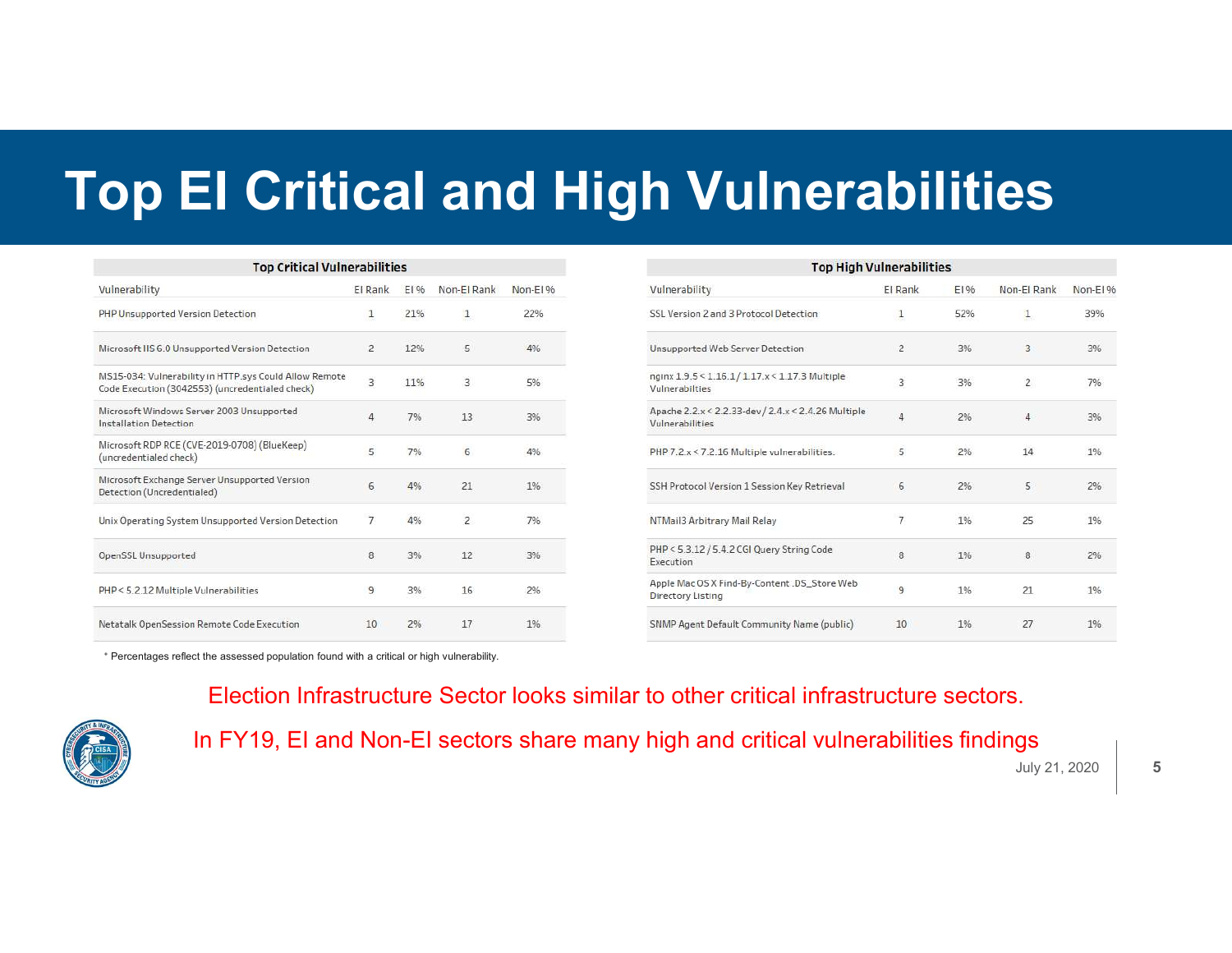## EI Vulnerability Remediation Time

- Assessed EI entities' median vulnerability remediation times:
	-
	- $\blacksquare$  High ~50 days
	- Critical ~60 days<br>
	 High ~50 days<br>
	 Low and Medium ~60 days<br>
	El entities recorded a **Low and Medium ~60 days**
- EI entities recorded a longer median time to remediation than Non-EI entities.



\* Median remediation times reflect those within the assessed population, not the entire EI Subsector.

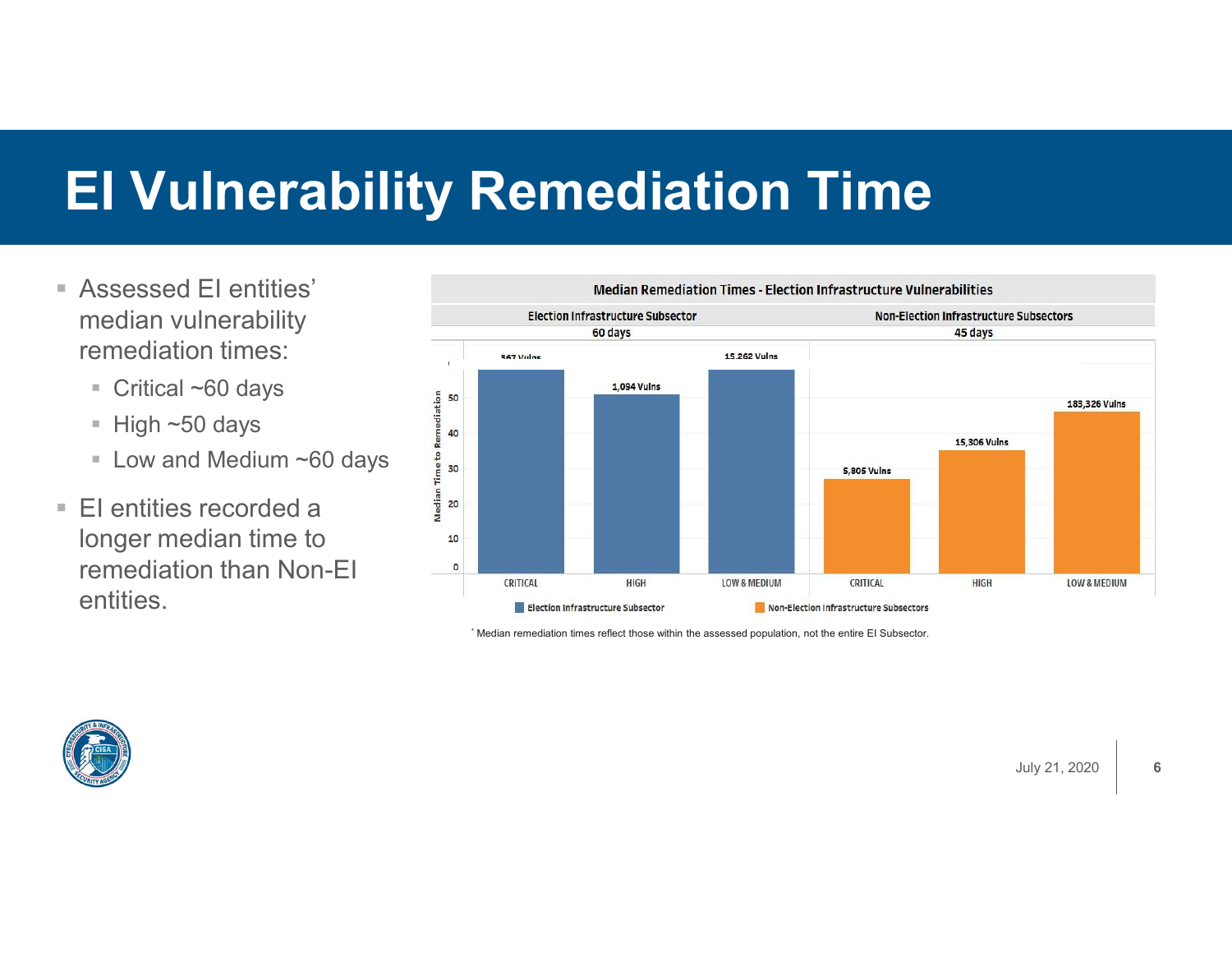#### Phishing Campaign Click Rates



\* Percentages reflect the assessed population, not the entire EI or Non-EI populations.



- A total of 8,078 email targets were sent out to EI entities in 2019. Of those targets, 5.63% unique users clicked the malicious email link or attachment.
- **The median click time for EL users who** clicked on an malicious email was 64 minutes after receiving the email.
- EI entities had a slightly higher click rate than Non-EI sector entities in 2019.

July 21, 2020 | 7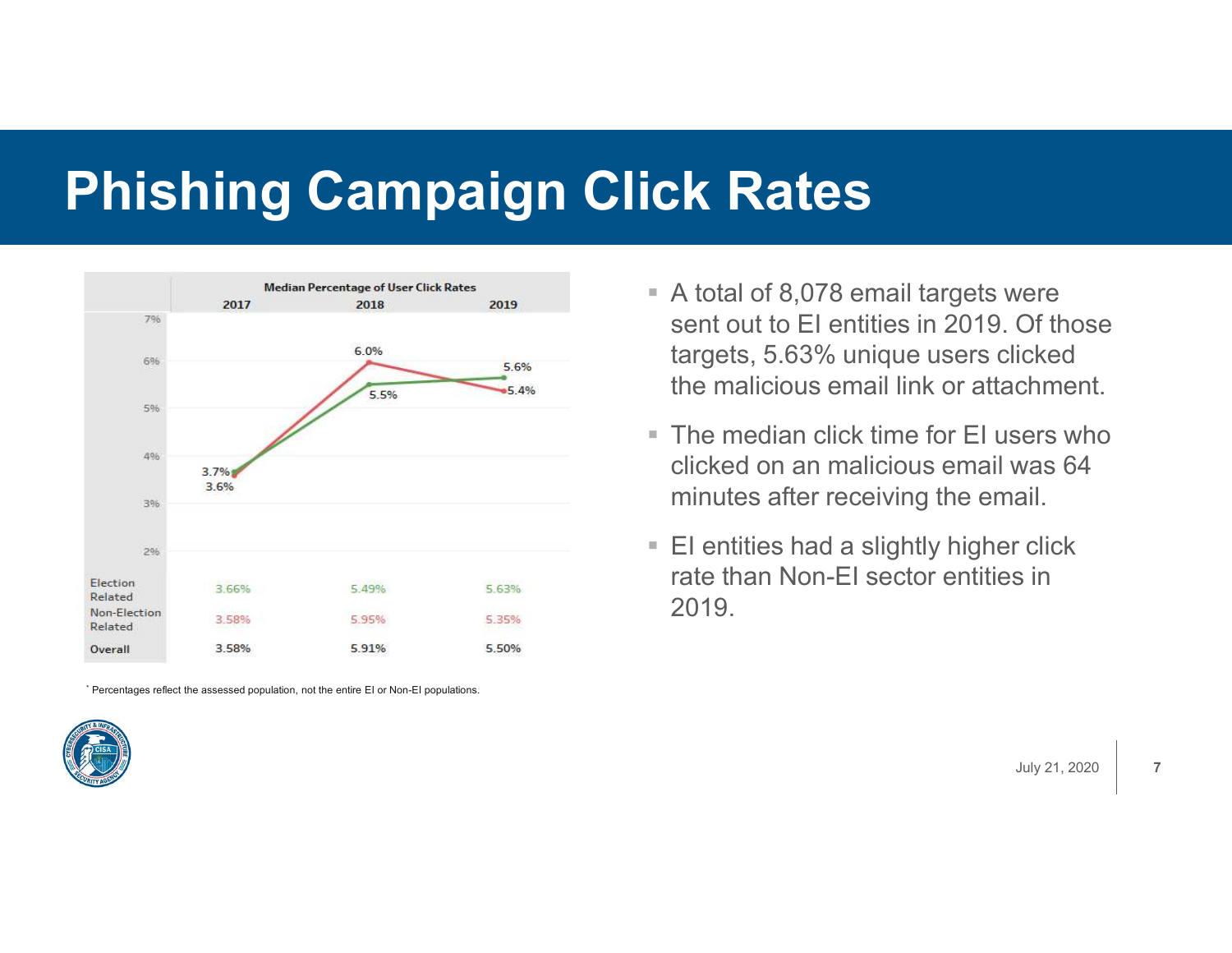## What to do?



#### **Continue**

- 
- 
- to do?<br>
Continue<br>
 Patching Vulnerabilities<br>
 Receiving timely information from EI-ISAC<br>
 Security Awareness Training/ Phishing<br>
 Password management/ and Role based **Awareness**
- Continue<br>
 Patching Vulnerabilities<br>
 Receiving timely information from EI-ISAC<br>
 Security Awareness Training/ Phishing<br>
 Security Awareness<br>
 Receiving management/ and Role based<br>
 Consent to monito<br>
 Consent to mo to do?<br>
Continue<br>
• Patching Vulnerabilities<br>
• Receiving timely information from EI-ISAC<br>
• Security Awareness Training/ Phishing<br>
• Awareness<br>
• Password management/ and Role based<br>
• access controls ering Vulnerabilities<br>
• Patching Vulnerabilities<br>
• Receiving timely information from EI-ISAC<br>
• Security Awareness Training/ Phishing<br>
• Password management/ and Role based<br>
– access controls<br>
– Consider access controls



#### Implement

- 
- 
- 
- **Implement**<br>• Network Segmentation<br>• Multifactor Authentication<br>• Enable Unified Audit Log<br>• Disable legacy protocol authentication<br>• Consent to monitor banner Implement<br>• Network Segmentation<br>• Multifactor Authentication<br>• Enable Unified Audit Log<br>• Disable legacy protocol authentication<br>• Consent to monitor banner Implement<br>• Network Segmentation<br>• Multifactor Authentication<br>• Enable Unified Audit Log<br>• Disable legacy protocol authentication<br>• Consent to monitor banner Implement<br>• Network Segmentation<br>• Multifactor Authentication<br>• Enable Unified Audit Log<br>• Disable legacy protocol authentication<br>• Consent to monitor banner Implement<br>• Network Segmentation<br>• Multifactor Authentication<br>• Enable Unified Audit Log<br>• Disable legacy protocol authentication<br>• Consent to monitor banner
- 



#### **Consider**

- 
- 

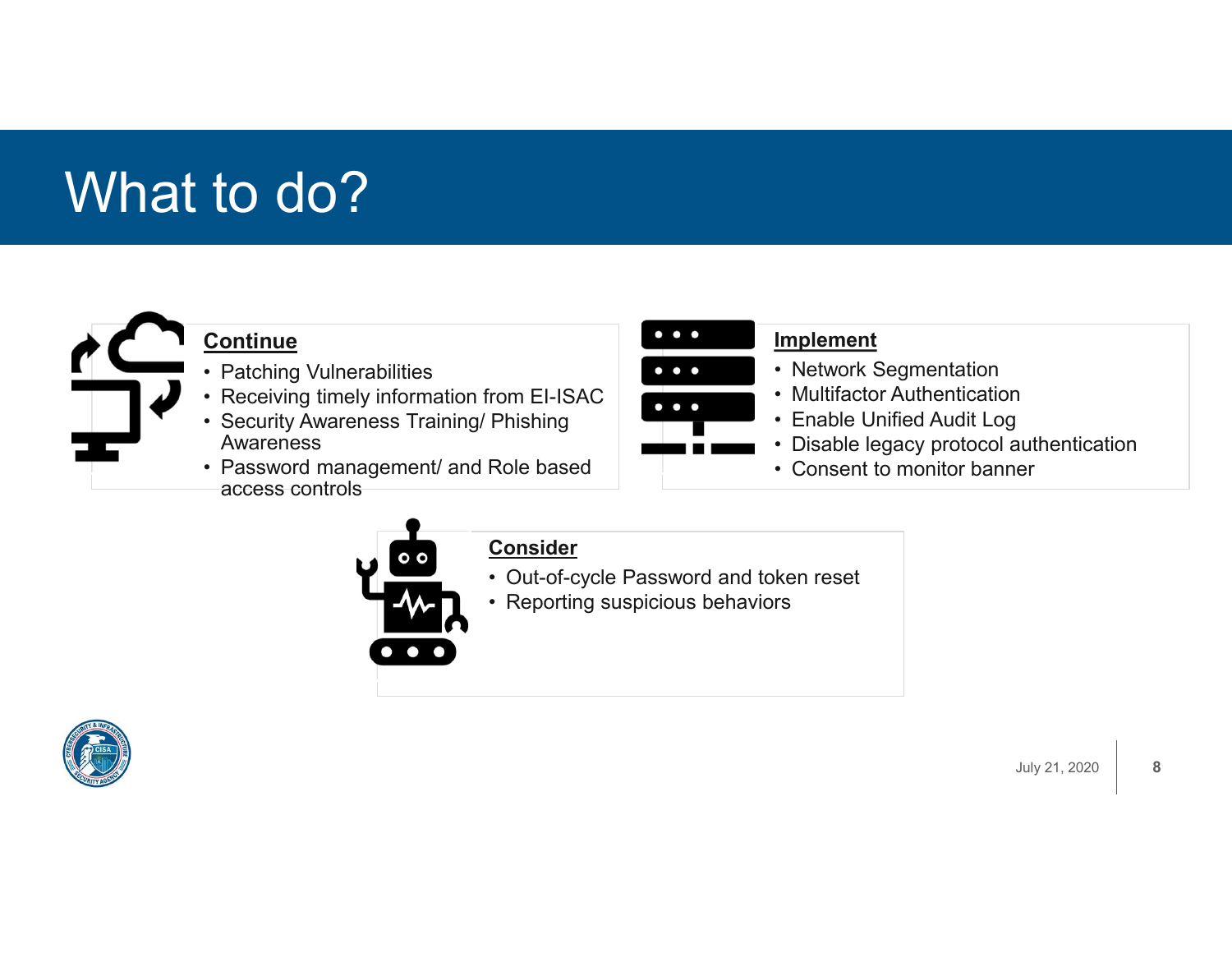#### Network Segmentation

- CISA has seen very flat networks that should be segmented to prevent attacks that could impact election infrastructure.
- **Segment more than just your voting infrastructure** 
	- Is the local county clerk's or registrar's office network segmented from any other parts of the county?
- Adversaries may not always be looking to attack what directly impacts the election, but rather another vulnerable part of the network then pivot over or impact it such as ransomware.
- Think about vectors of attack, if another part of the state or localities were to undergo an attack, would it impact anyone that could impact elections related work?

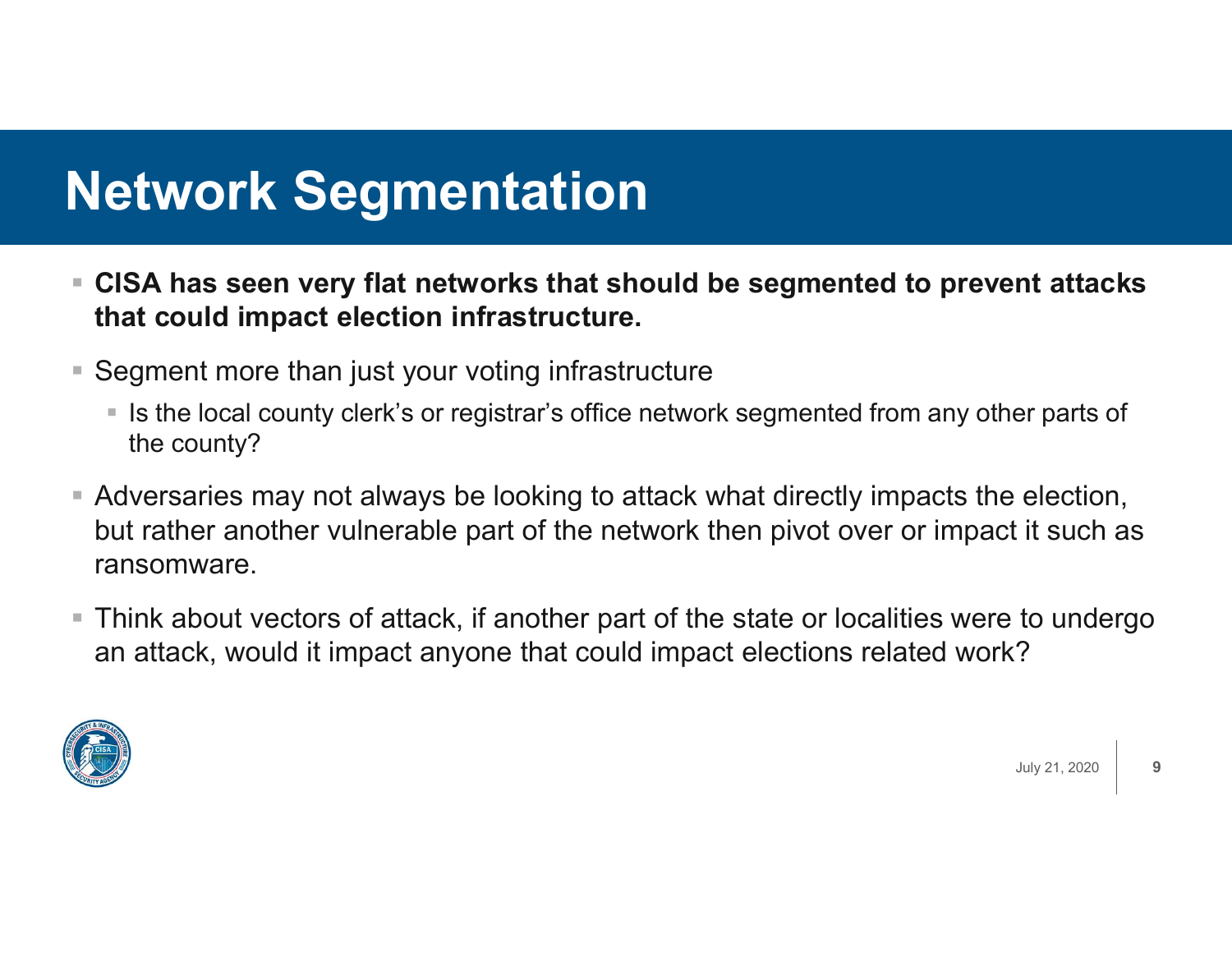#### Credential Management

- DHS CISA has observed instances where several people in election related offices have been sharing passwords over e-mail or default password are being used.
- DHS CISA has observed numerous phishing attacks where all it took is one user to give up their pw on a credential harvesting site and adversaries have taken control of e-mail accounts and can read all e-mails in that users in box.
- Password Management
	- How are passwords to sensitive systems being stored? Are they being stored electronically?
	- Are they being shared among people within an office electronically?
- Multi-Factor Authentication

■ Having Multi-Factor Authentication turned on to access e-mail or any part of your environment is must.



July 21, 2020

10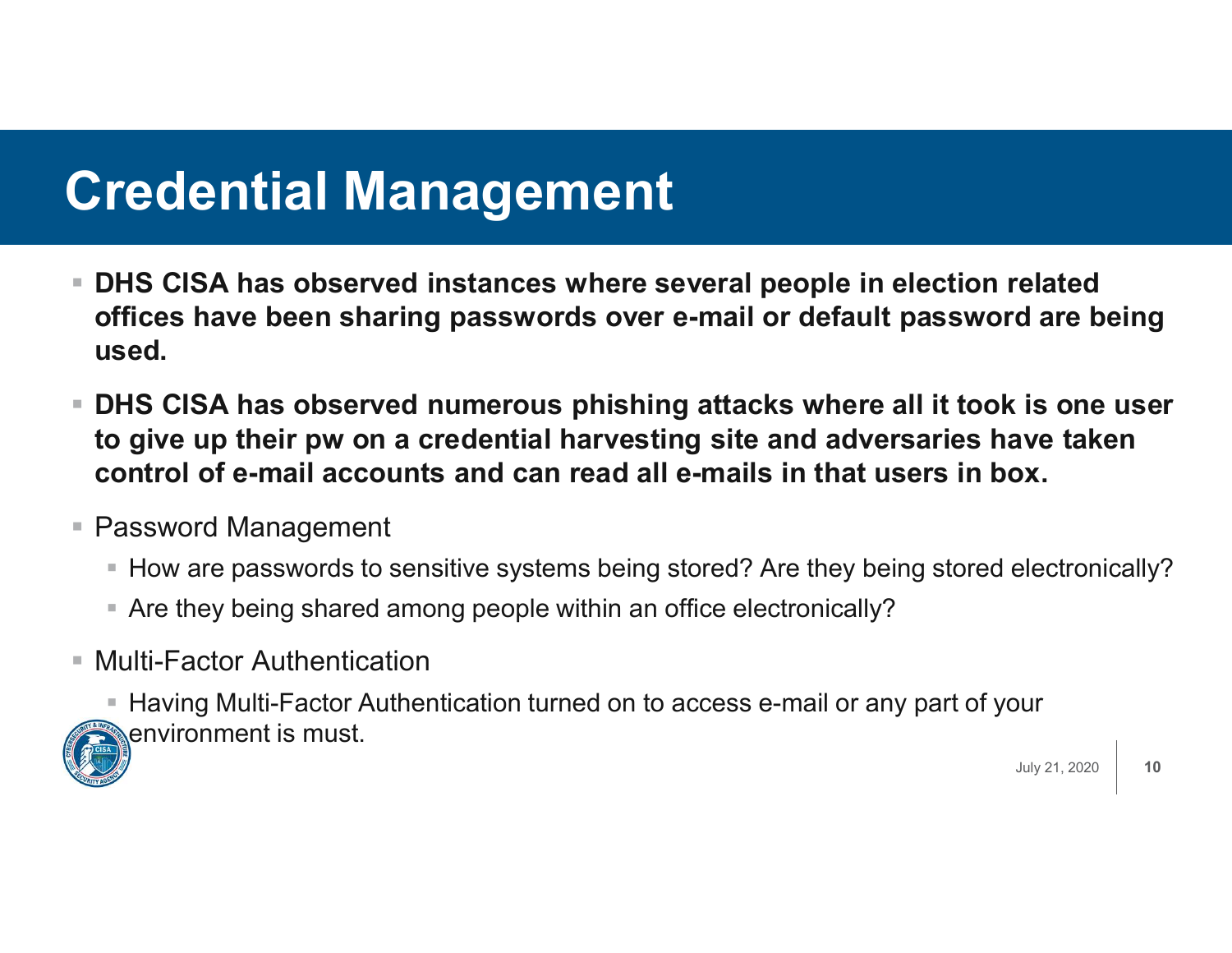## What do these findings mean?

- Attack paths and vulnerabilities for Election Infrastructure enterprise network environments are comparable to those of other Critical Infrastructure sectors
- Election data to include voter registration data is at risk of being accessed and modified by attackers.
- Many of these risks can be mitigated by implementing basic cybersecurity best practices and cyber hygiene principles
	- $MFA$
	- Access Controls
	- Patching & Upgrades
- Empower your IT staff and support your locals!





**UNCLASSIFIED**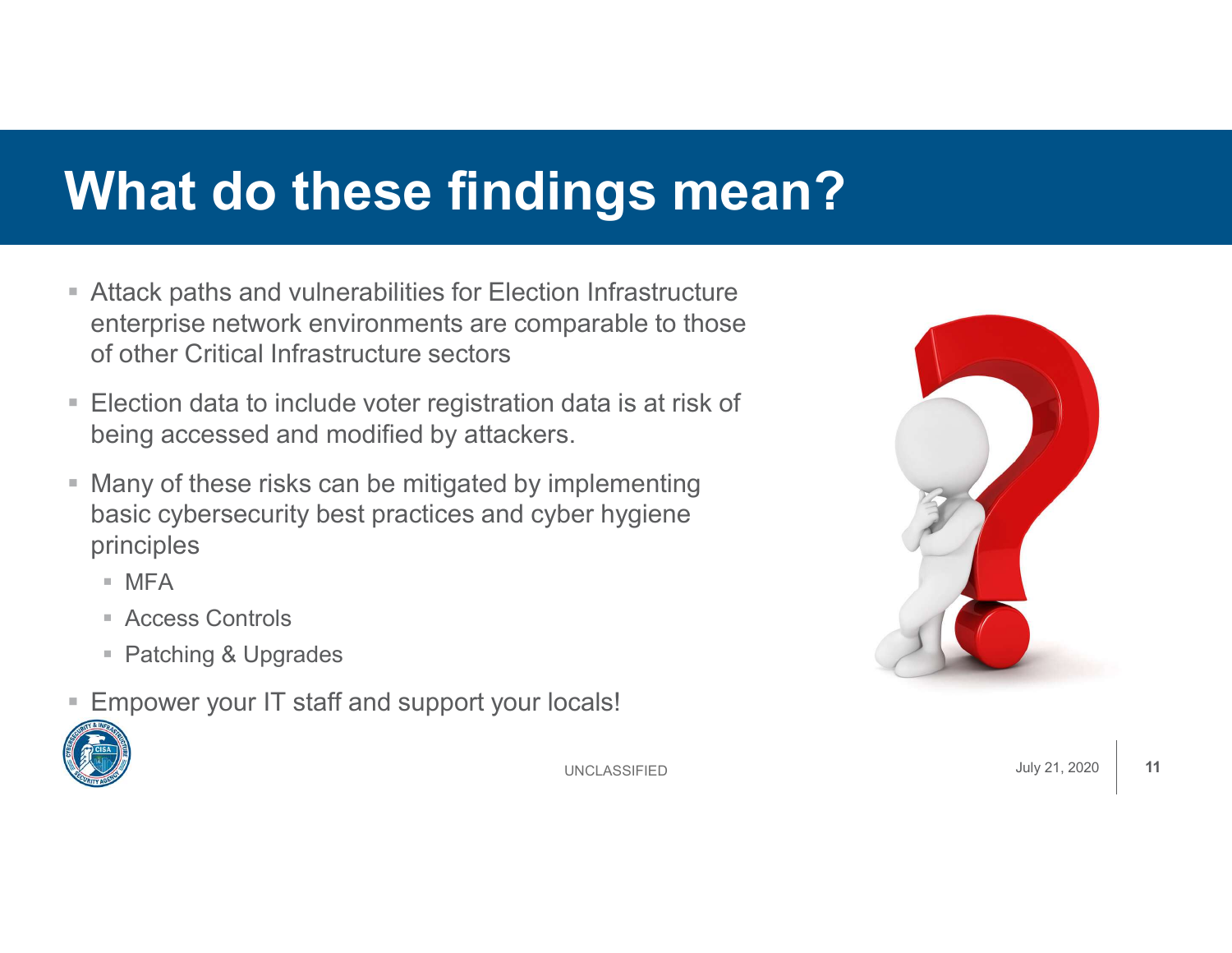# Stay Informed of Critical Vulnerabilities Stay Informed of Critical Vulnera<br>New Critical Vulnerabilities announced in<br>• SAP Netweaver AS Java<br>• F5 BIG-IP TMUI RCE<br>• Windows DNS Server

#### New Critical Vulnerabilities announced in July 2020

- 
- F5 BIG-IP TMUI RCE
- Windows DNS Server

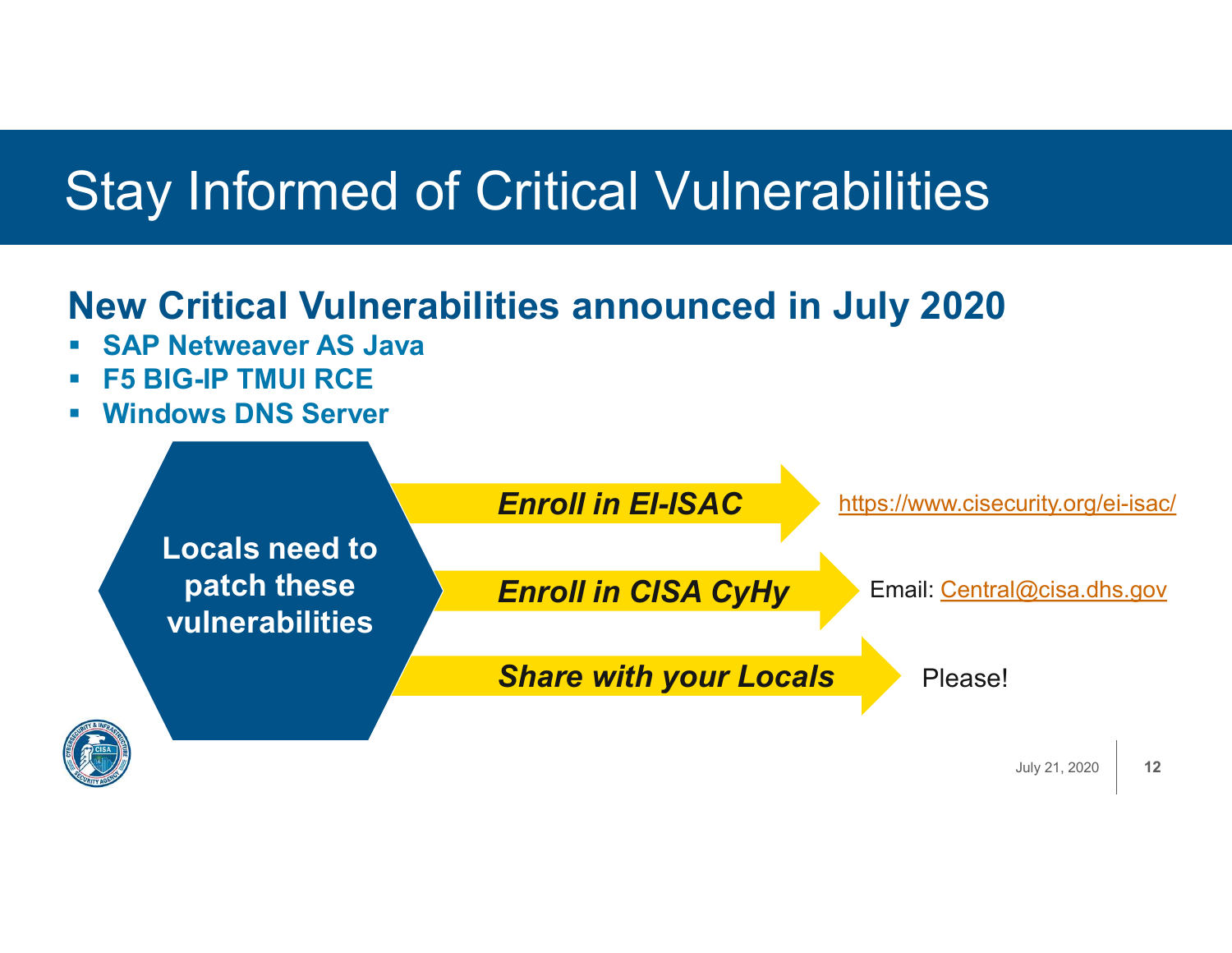## Working Remotely

- Significant telework introduces additional cybersecurity and operational risks to be managed g Remotely<br>
elework introduces additional cybersecurity<br>
d<br>
ance on virtual private networks and a shift<br>
red opportunities for malicious cyber actors<br>
• Use only approved<br>
• Study and follow your<br>
• Study and follow your<br>
- Greater reliance on virtual private networks and a shift in focus to the pandemic has presented opportunities for malicious cyber actors

- collaboration tools (e.g. chat or conferencing software)
- organization's policies on telework and physical & information security
- share files
- managed, and protected by your organization whenever possible

| be managed                  | Vorking Remotely                                                                                                                                                                                                                                                                                                                                    | Significant telework introduces additional cybersecurity and operational risks to                                                                                                                                                                                                                                                  |                                      |
|-----------------------------|-----------------------------------------------------------------------------------------------------------------------------------------------------------------------------------------------------------------------------------------------------------------------------------------------------------------------------------------------------|------------------------------------------------------------------------------------------------------------------------------------------------------------------------------------------------------------------------------------------------------------------------------------------------------------------------------------|--------------------------------------|
|                             | has presented opportunities for malicious cyber actors                                                                                                                                                                                                                                                                                              | Greater reliance on virtual private networks and a shift in focus to the pandemic                                                                                                                                                                                                                                                  |                                      |
| $\overline{\mathsf{DO} }$ . | • Use only approved<br>collaboration tools (e.g. chat or<br>conferencing software)<br>• Study and follow your<br>organization's policies on<br>telework and physical &<br>information security<br>• Use only approved methods to<br>share files<br>• Use only devices owned,<br>managed, and protected by<br>your organization whenever<br>possible | • Use personal equipment for<br>work purposes, and vice versa<br>• Leave devices unlocked and<br>unattended<br>• Send sensitive content<br>unencrypted<br>• Share devices that are used<br>for work<br>• Forward work emails to<br>personal accounts<br>• Connect to a network you<br>don't own and control (e.g.<br>public Wi-Fi) | <b>DON'T:</b><br>July 21, 2020<br>13 |

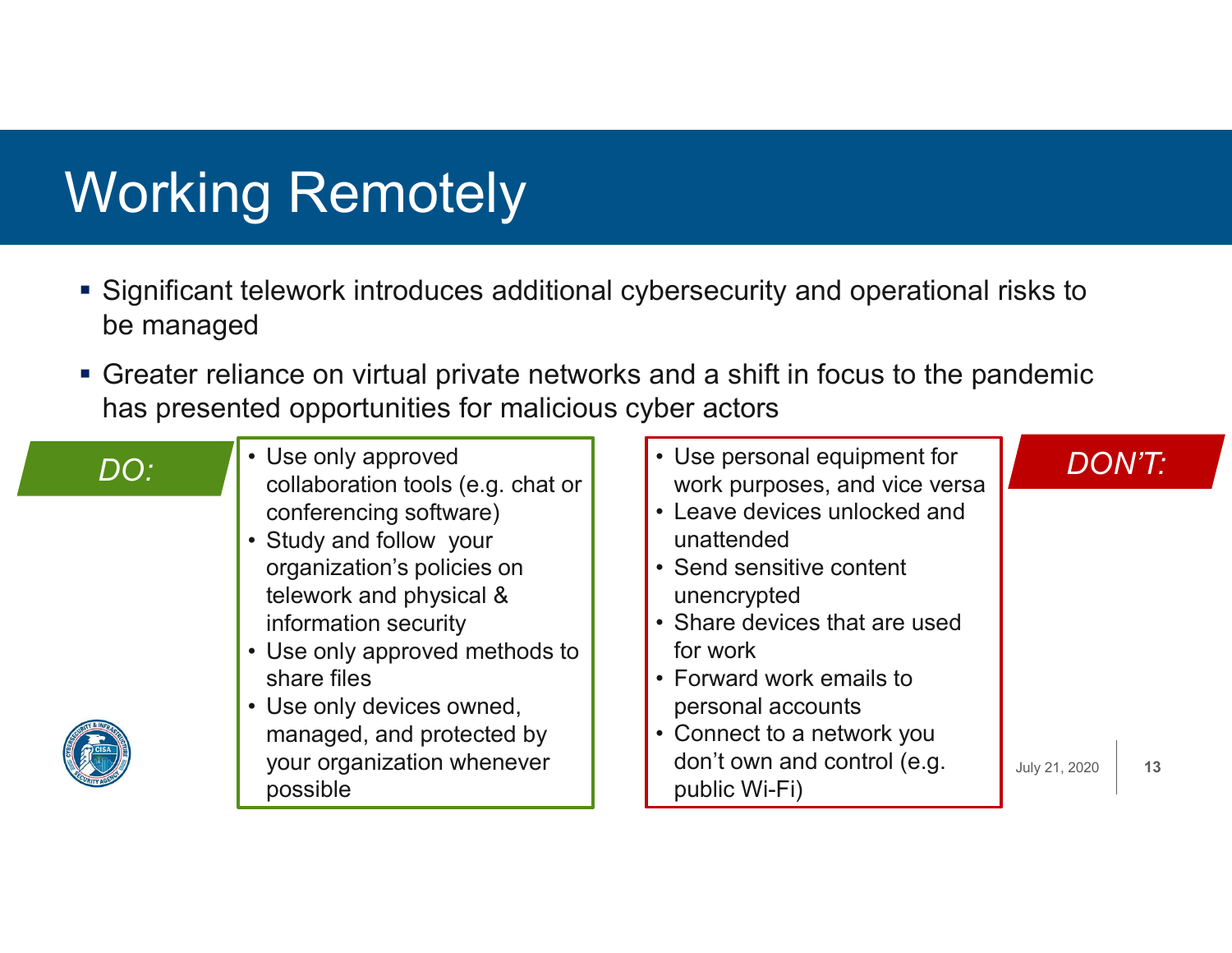#### How reporting helps protect everyone

- **DHS CISA has seen an increase in phishing on a variety of topics, some with** stealing passwords or account info, some downloading files leading to malware, however it is very hard for us to understand who else is seeing the same phishing attack if it is not being reported.
- The more information that is reported into CISA or the EI-ISAC helps everyone even if a phishing e-mail does not result in a compromise.
- If we identify patterns and or trends we can get them back to you in the community.



14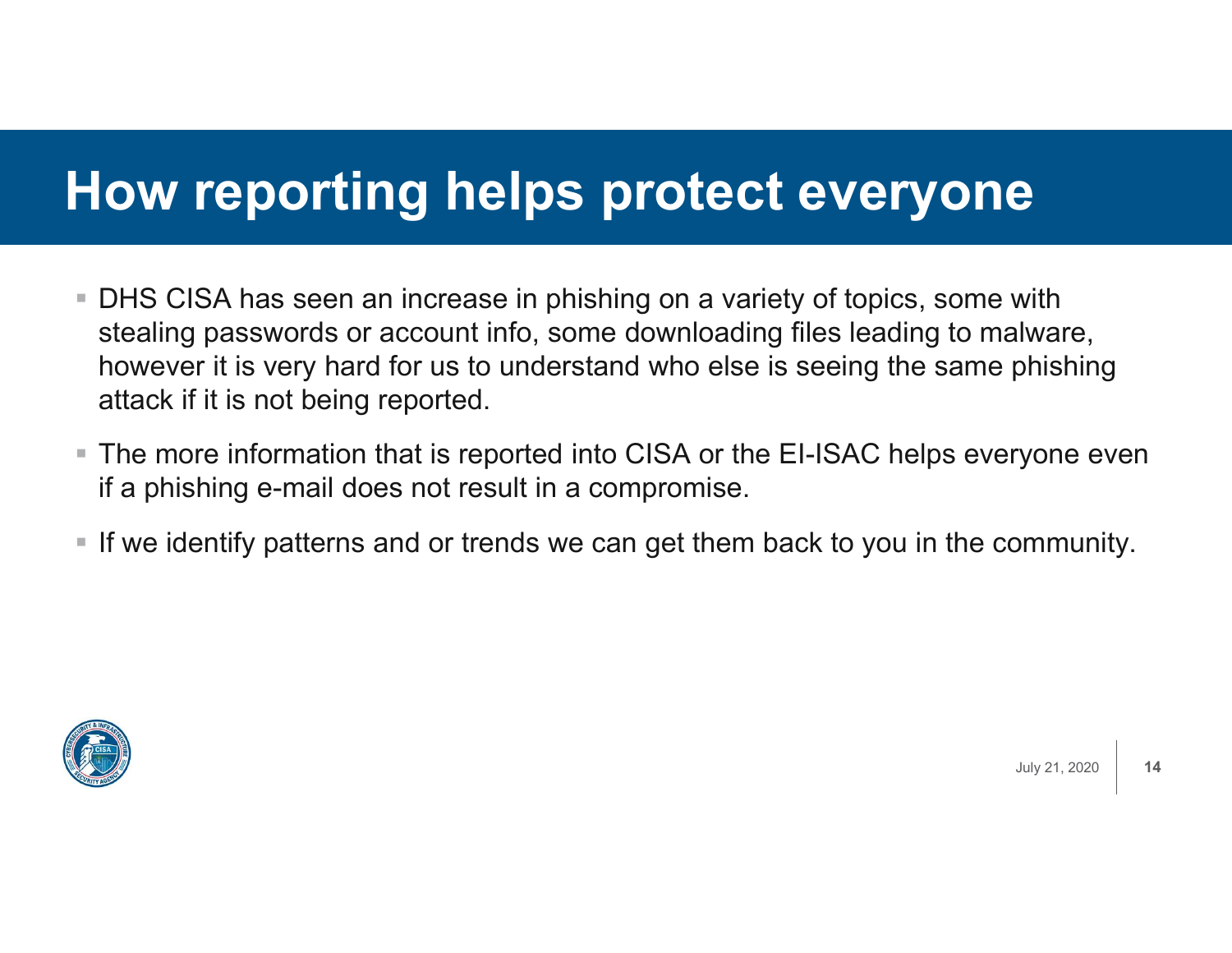## New Products

New:

**E** Cyber Incident Detection and Notification: Incident Response Planning Templates

Coming Soon:

- **Guide to Vulnerability Disclosure for America's Election Administrators**
- COVID-19 Joint WG: Innovative Practices and New Solutions **AMERICA'S ELECTION ADMINISTRATORS** Reminder:
	- See all Covid-19 WG Products: cisa.gov/protect2020



**Cyber Incident Detection and Notification Planning Guide for Election Security** 

#### **July 2020**





July 21, 2020 | 15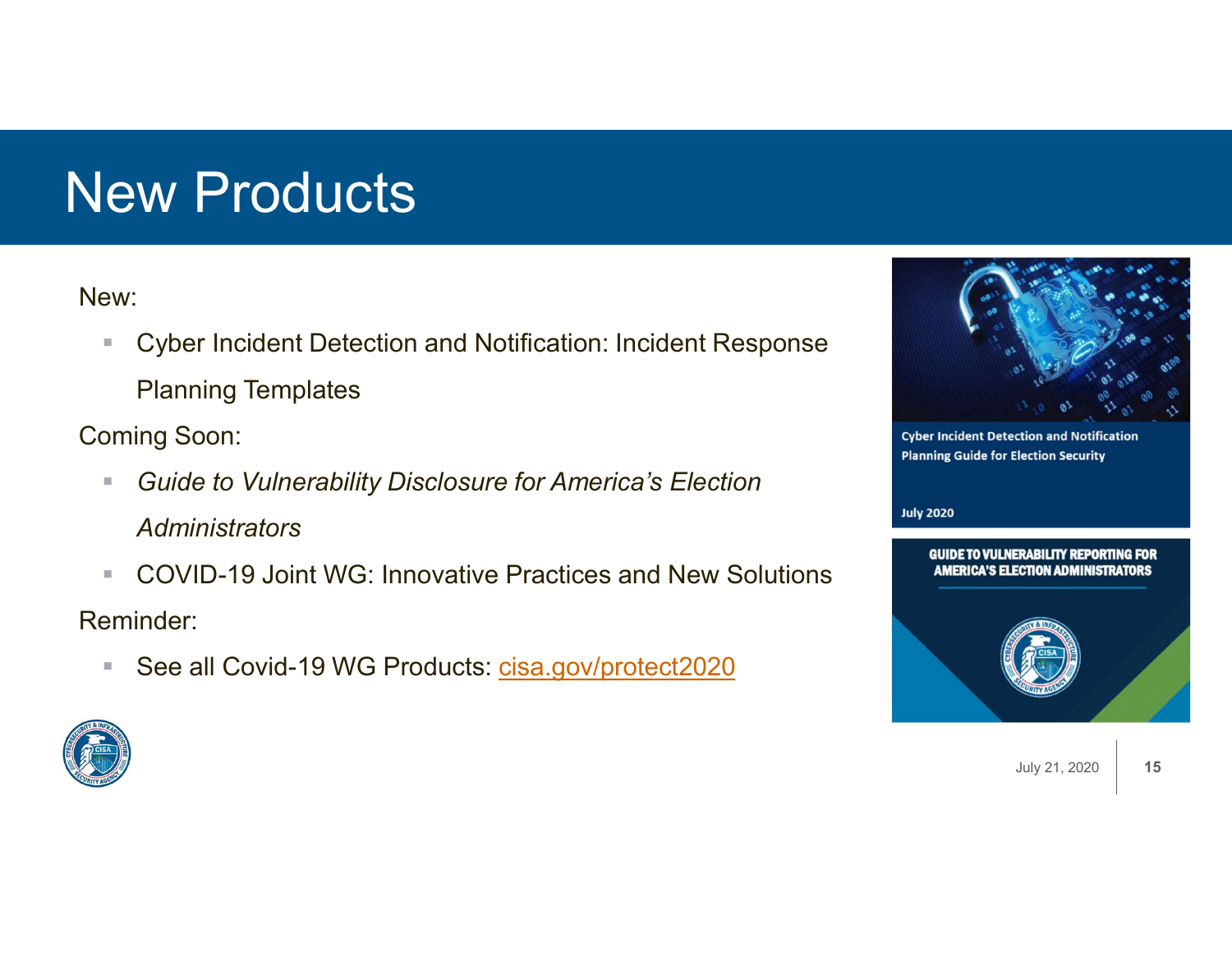

#### Matt Masterson

Senior Cybersecurity Advisor Matthew.Masterson@cisa.dhs.gov

July 21, 2020  $\vert$  16